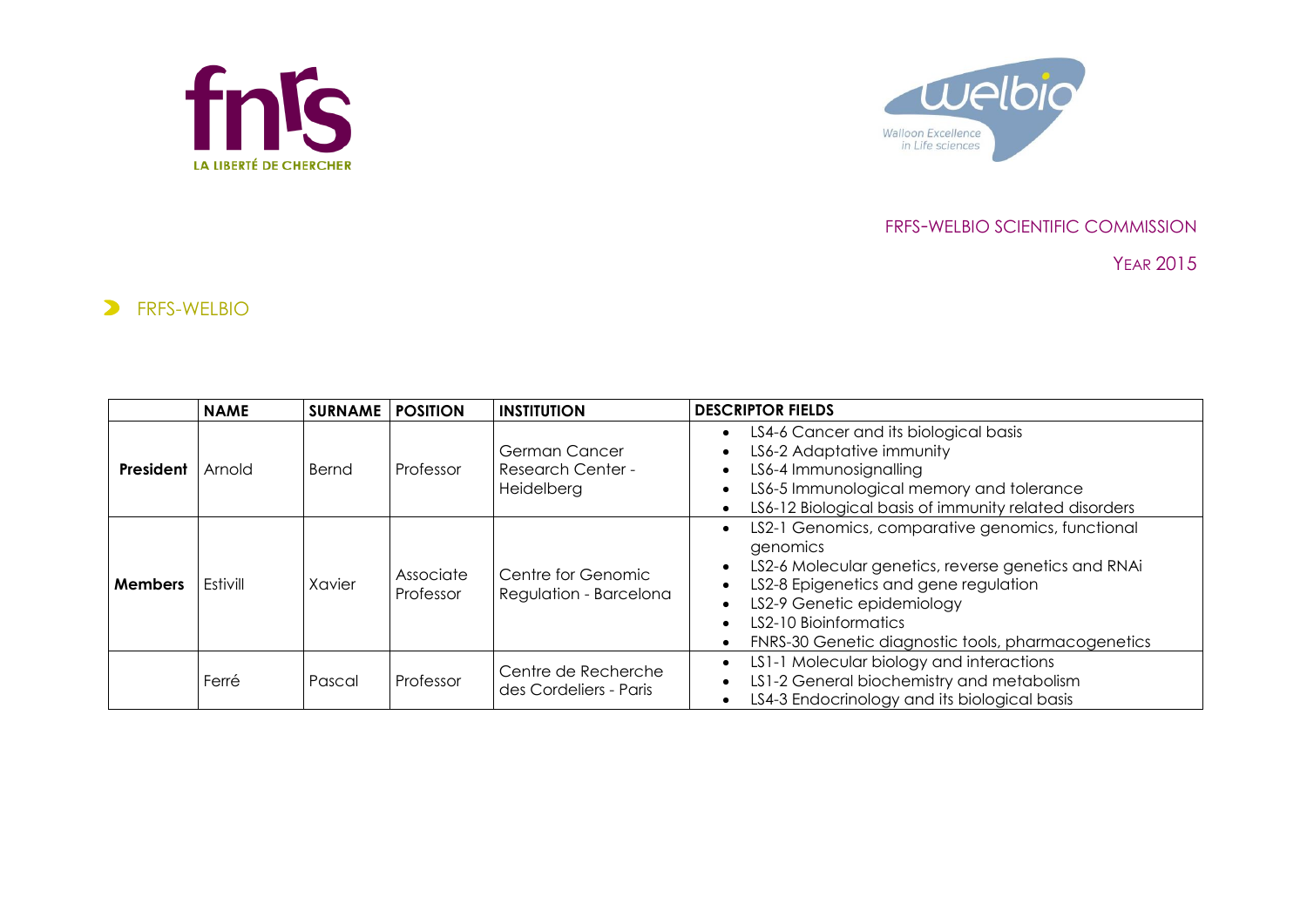



| Ghysen     | Alain     | 1st Class<br>Research<br><b>Director</b> | Université de Montpellier                                                                       | LS1-1 Molecular biology and interactions<br>$\bullet$<br>LS3-9 Development, developmental genetics, pattern<br>formation and embryology in animals<br>LS4-4 Ageing and its biological basis<br>$\bullet$<br>LS5-4 Sensory systems (e.g.: visual system, auditory system)<br>LS5-6 Developmental neurobiology<br>$\bullet$ |
|------------|-----------|------------------------------------------|-------------------------------------------------------------------------------------------------|---------------------------------------------------------------------------------------------------------------------------------------------------------------------------------------------------------------------------------------------------------------------------------------------------------------------------|
| Hofmann    | Franz     | Professor                                | Technische Universität -<br>München                                                             | LS1-8 Biochemistry of signal transduction<br>$\bullet$<br>LS3-7 Cell signalling and cellular interactions<br>LS3-8 Signal transduction<br>LS4-7 Cardiovascular diseases and its biological basis<br>LS5-3 Neurochemistry and neuropharmacology<br>$\bullet$                                                               |
| Pouysségur | Jacques   | Research<br><b>Director</b>              | University of Nice-Sophia<br><b>Antipolis -CNRS-</b><br>Inserm/Centre<br>Scientifique de Monaco | LS1-8 Biochemistry of signal transduction<br>$\bullet$<br>LS2-4 Metabolomics<br>$\bullet$<br>LS3-3 Cell cycle and division<br>LS4-6 Cancer and its biological basis<br>$\bullet$                                                                                                                                          |
| Vecchio    | Giancarlo | Professor<br>Emeritus                    | Università di Napoli<br>"Federico II"                                                           | LS1-1 Molecular biology and interactions<br>$\bullet$<br>LS2-5 Glycomics<br>LS3-7 Cell signalling and cellular interactions<br>LS3-8 Signal transduction<br>LS4-3 Endocrinology and its biological basis<br>LS4-6 Cancer and its biological basis                                                                         |
| Schmitz    | Lienhard  | Full<br>Professor                        | University of Giessen                                                                           | LS1-1 Molecular biology and interactions<br>$\bullet$<br>LS1-8 Biochemistry of signal transduction<br>LS2-8 Epigenetics and gene regulation<br>LS3-4 Apoptosis<br>$\bullet$                                                                                                                                               |
| Wilkinson  | David     | Group<br>leader                          | <b>MRC National Institute -</b><br>UK                                                           | LS3-7 Cell signalling and cellular interactions<br>$\bullet$<br>LS3-9 Development, developmental genetics, pattern<br>$\bullet$<br>formation and embryology in animals<br>LS5-6 Developmental neurobiology<br>$\bullet$                                                                                                   |